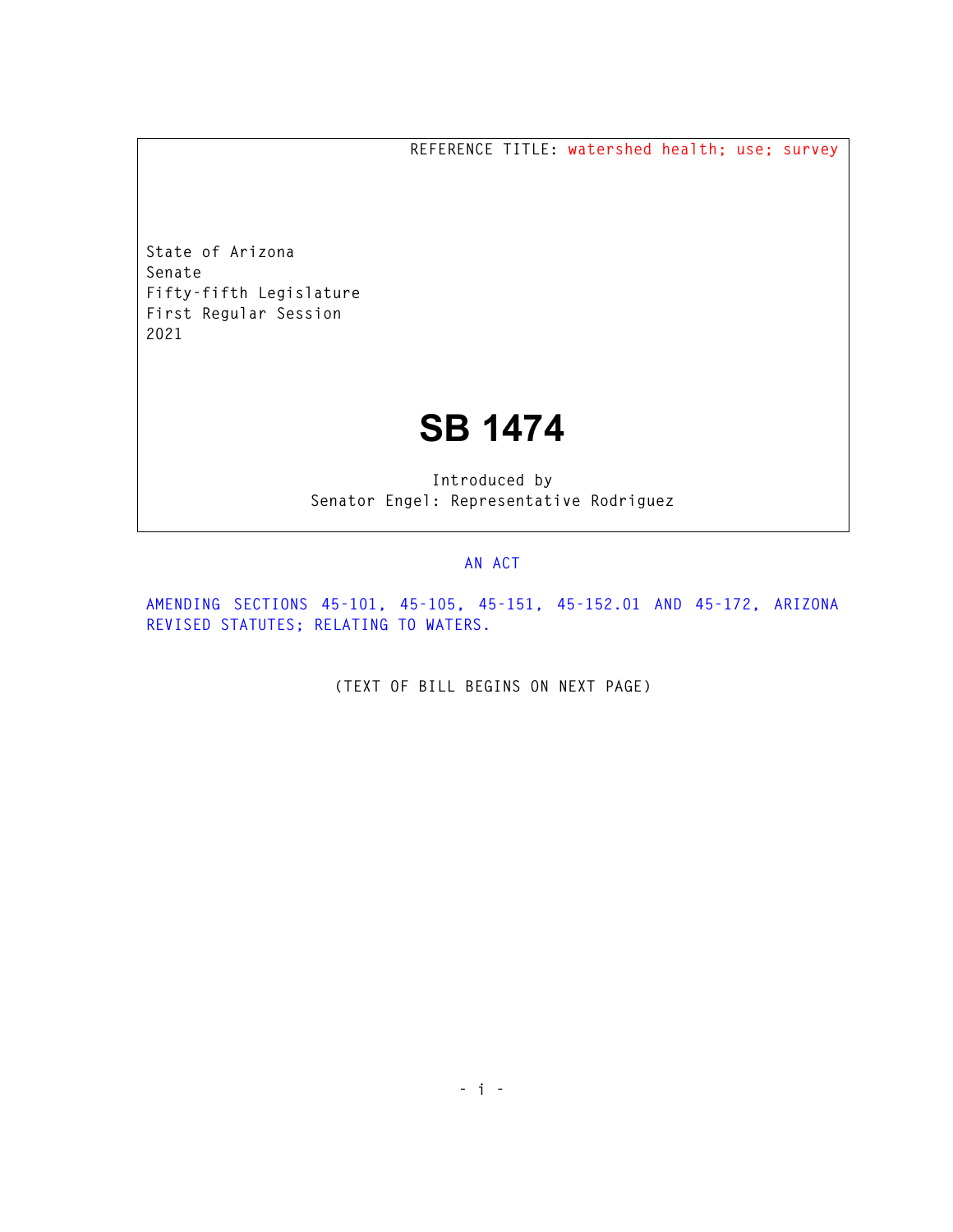**1 Be it enacted by the Legislature of the State of Arizona: 2 Section 1. Section 45-101, Arizona Revised Statutes, is amended to 3 read: 4 45-101. Definitions 5 In this title, unless the context otherwise requires: 6 1. "Appropriator" means the person or persons initiating or 7 perfecting the right to use appropriable water based on state law, or the 8 person's successor or successors in interest. 9 2. "Department" means the department of water resources. 10 3. "Director" means the director of water resources, who is also 11 the director of the department. 12 4. "ECOLOGICAL WATER NEEDS" MEANS WATER SUFFICIENT TO SUSTAIN 13 FRESHWATER ECOSYSTEMS, INCLUDING RIPARIAN AREAS, AND THE WILDLIFE HABITAT, 14 HUMAN LIVELIHOODS AND WELL-BEING THAT DEPEND ON THOSE ECOSYSTEMS. 15 4. 5. "Effluent" means water that has been collected in a sanitary 16 sewer for subsequent treatment in a facility that is regulated pursuant to 17 title 49, chapter 2. Such water remains effluent until it acquires the 18 characteristics of groundwater or surface water. 19 5. 6. "Groundwater" means water under the surface of the earth 20 regardless of the geologic structure in which it is standing or moving. 21 Groundwater does not include water flowing in underground streams with 22 ascertainable beds and banks. 23 6. 7. "Interstate stream" means any stream constituting or flowing 24 along the exterior boundaries of this state, and any tributary originating 25 in another state or foreign country and flowing into or through this 26 state. 27 7. 8. "Riparian area" means a geographically delineated area with 28 distinct resource values, that is characterized by deep-rooted plant 29 species that depend on having roots in the water table or its capillary 30 zone and that occurs within or adjacent to a natural perennial or 31 intermittent stream channel or within or adjacent to a lake, pond or marsh 32 bed maintained primarily by natural water sources. Riparian area does not 33 include areas in or adjacent to ephemeral stream channels, artificially 34 created stockponds, man-made storage reservoirs constructed primarily for 35 conservation or regulatory storage, municipal and industrial ponds or 36 man-made water transportation, distribution, off-stream storage and 37 collection systems. 38 8. 9. "Sanitary sewer" means any pipe or other enclosed conduit 39 that carries, among other substances, any water-carried wastes from the 40 human body from residences, commercial buildings, industrial plants or 41 institutions. 42 9. 10. "Surface water" means the waters of all sources, flowing in 43 streams, canyons, ravines or other natural channels, or in definite 44 underground channels, whether perennial or intermittent, floodwater, 45 wastewater or surplus water, and of lakes, ponds and springs on the**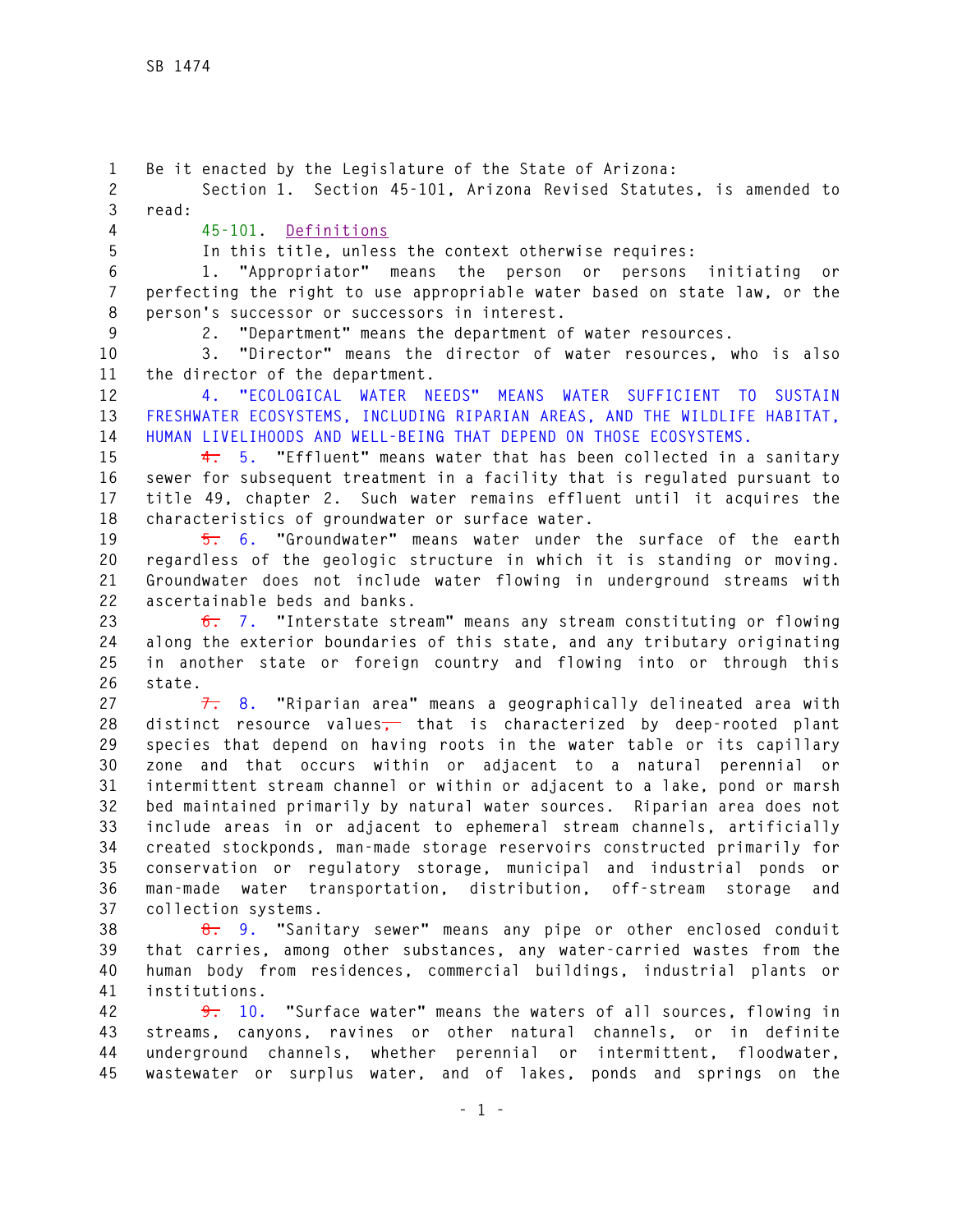**1 surface. For the purposes of administering this title, surface water is 2 deemed to include central Arizona project water.** 

**3 11. "WATERSHED HEALTH USES" MEANS WATER THAT IS CONSERVED IN A 4 NATURAL WATERCOURSE AND NOT OTHERWISE USED AND THAT SUPPORTS THE 5 ATTRIBUTES OF WATERSHED HEALTH FOR AN INDIVIDUAL WATERSHED AS PRESCRIBED 6 IN THE REPORT REQUIRED BY SECTION 45-105, SUBSECTION B.** 

**7 Sec. 2. Section 45-105, Arizona Revised Statutes, is amended to 8 read:** 

**9 45-105. Powers and duties of director**

**10 A. The director may:** 

**11 1. Formulate plans and develop programs for the practical and 12 economical development, management, conservation and use of surface water, 13 groundwater and the watersheds in this state, including the management of 14 water quantity and quality.** 

**15 2. Investigate works, plans or proposals pertaining to surface 16 water and groundwater, including management of watersheds, and acquire, 17 preserve, publish and disseminate related information the director deems 18 advisable.** 

**19 3. Collect and investigate information on and prepare and devise 20 means and plans for the development, conservation and utilization of all 21 waterways, watersheds, surface water, groundwater and groundwater basins 22 in this state and of all related matters and subjects, including 23 irrigation, drainage, water quality maintenance, regulation of flow, 24 diversion of running streams adapted for development in cooperating with 25 the United States or by this state independently, flood control, 26 utilization of water power, prevention of soil waste and storage, 27 conservation and development of water for every useful purpose.** 

**28 4. Measure, survey and investigate the water resources of this 29 state and their potential development and cooperate and contract with 30 agencies of the United States for such purposes.** 

**31 5. Acquire, hold and dispose of property, including land, 32 rights-of-way, water and water rights, as necessary or convenient for the 33 performance of the groundwater and water quality management functions of 34 the department.** 

**35 6. Acquire, other than by condemnation, construct, improve, 36 maintain and operate early warning systems for flood control purposes and 37 works for the recovery, storage, treatment and delivery of water.** 

**38 7. Accept grants, gifts or donations of money or other property 39 from any source, which may be used for any purpose consistent with this 40 title. All property acquired by the director is public property and is 41 subject to the same tax exemptions, rights and privileges granted to 42 municipalities, public agencies and other public entities.** 

**43 8. Enter into an interagency contract or agreement with any public 44 agency pursuant to title 11, chapter 7, article 3 and contract, act**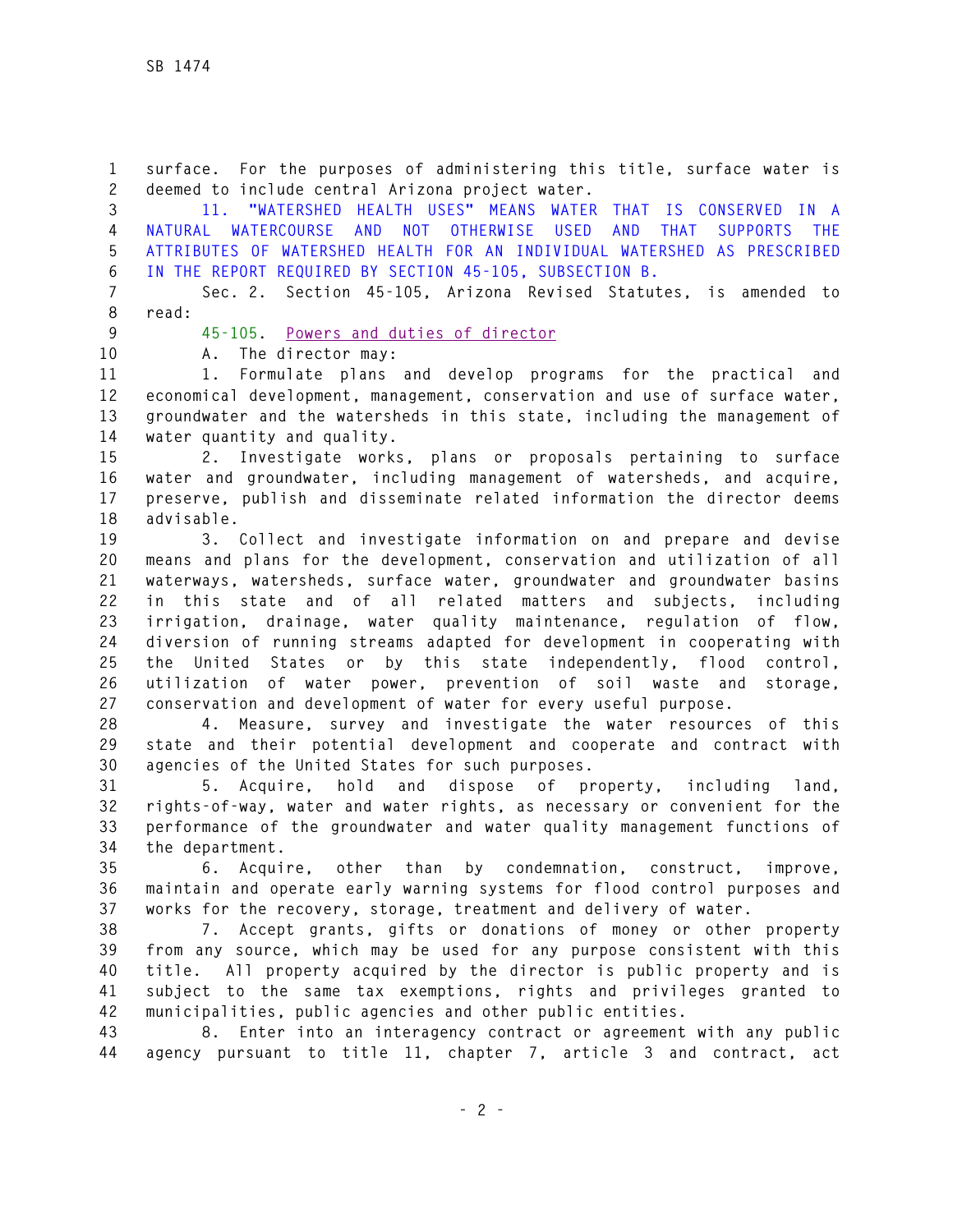**1 jointly or cooperate with any person to carry out the purposes of this 2 title.** 

**3 9. Prosecute and defend all rights, claims and privileges of this 4 state respecting interstate streams.** 

**5 10. Initiate and participate in conferences, conventions or 6 hearings, including meetings of the Arizona water resources advisory 7 board, congressional hearings, court hearings or hearings of other 8 competent judicial or quasi-judicial departments, agencies or 9 organizations, and negotiate and cooperate with agencies of the United 10 States or of any state or government and represent this state concerning 11 matters within the department's jurisdiction.** 

**12 11. Apply for and hold permits and licenses from the United States 13 or any agency of the United States for reservoirs, dam sites and 14 rights-of-way.** 

**15 12. Receive and review all reports, proposed contracts and 16 agreements from and with the United States or any agencies, other states 17 or governments or their representatives and recommend to the governor and 18 the legislature action to be taken on such reports, proposed contracts and 19 agreements. The director shall take action on such reports, if authorized 20 by law, and review and coordinate the preparation of formal comments of 21 this state on both the preliminary and final reports relating to water 22 resource development of the United States army corps of engineers, the 23 United States secretary of the interior and the United States secretary of 24 agriculture, as provided for in the flood control act of 1944 (58 Stat. 25 887; 33 United States Code section 701-1).** 

**26 13. Contract with any person for imported water or for the 27 acquisition of water rights or rights to withdraw, divert or use surface 28 water or groundwater as necessary for the performance of the groundwater 29 management functions of the director prescribed by chapter 2 of this 30 title. If water becomes available under any contract executed under this 31 paragraph, the director may contract with any person for its delivery or 32 exchange for any other water available.** 

**33 14. Recommend to the administrative heads of agencies, boards and 34 commissions of this state, and political subdivisions of this state, rules 35 to promote and protect the rights and interests of this state and its 36 inhabitants in any matter relating to the surface water and groundwater in 37 this state.** 

**38 15. Conduct feasibility studies and remedial investigations 39 relating to groundwater quality and enter into contracts and cooperative 40 agreements under section 104 of the comprehensive environmental response, 41 compensation, and liability act of 1980 (P.L. 96-510) to conduct such 42 studies and investigations.** 

**43 16. Dispose informally by stipulation, agreed settlement, consent 44 order or alternative means of dispute resolution, including arbitration,**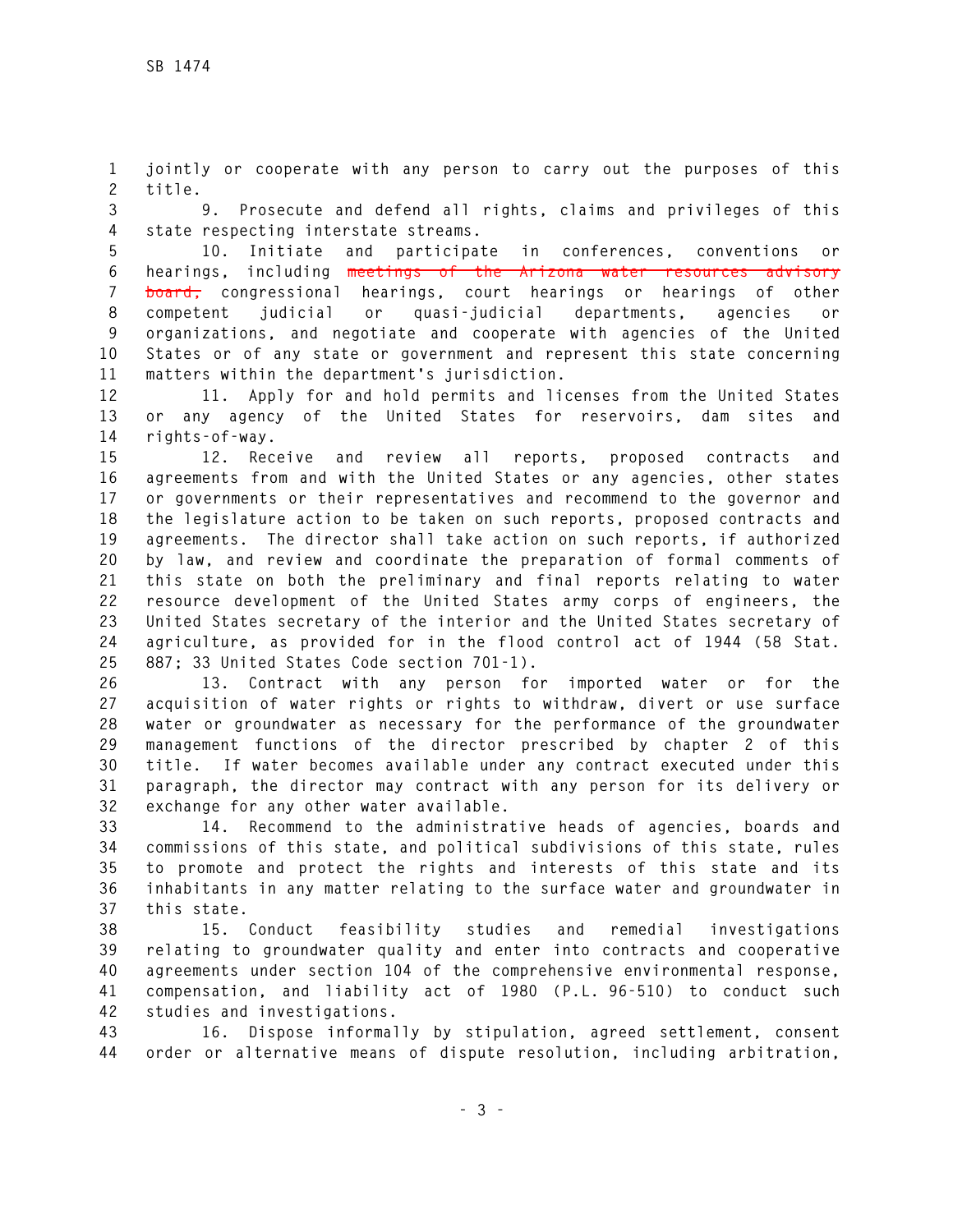**1 if the parties and director agree, or by default of any case in which a 2 hearing before the director is required or allowed by law.** 

**3 17. Cooperate and coordinate with the appropriate governmental 4 entities in Mexico regarding water planning in areas near the border 5 between Mexico and Arizona and for the exchange of relevant hydrological 6 information.** 

**7 B. The director shall:** 

**8 1. Exercise and perform all powers and duties vested in or imposed 9 on the department and adopt and issue rules necessary to carry out the 10 purposes of this title.** 

**11 2. Administer all laws relating to groundwater, as provided in this 12 title.** 

**13 3. Be responsible for the supervision and control of reservoirs and 14 dams of this state and, when deemed necessary, conduct investigations to 15 determine whether the existing or anticipated condition of any dam or 16 reservoir in this state is or may become a menace to life and property.** 

**17 4. Coordinate and confer with and may contract with:** 

**18 (a) The Arizona power authority, the game and fish commission, the 19 state land department, the Arizona outdoor recreation coordinating 20 commission, the Arizona commerce authority, the department of health 21 services, active management area water authorities or districts and 22 political subdivisions of this state with respect to matters within their 23 jurisdiction relating to surface water and groundwater and the development 24 of state water plans.** 

**25 (b) The department of environmental quality with respect to title 26 49, chapter 2 for its assistance in the development of state water plans.** 

**27 (c) The department of environmental quality regarding water plans, 28 water resource planning, water management, wells, water rights and 29 permits, and other appropriate provisions of this title pertaining to 30 remedial investigations, feasibility studies, site prioritization, 31 selection of remedies and implementation of the water quality assurance 32 revolving fund program pursuant to title 49, chapter 2, article 5.** 

**33 (d) The department of environmental quality regarding coordination 34 of databases that are necessary for activities conducted pursuant to title 35 49, chapter 2, article 5.** 

**36 5. Cooperate with the Arizona power authority in the performance of 37 the duties and functions of the authority.** 

**38 6. Maintain a permanent public depository for existing and future 39 records of stream flow, groundwater levels and water quality and other 40 data relating to surface water and groundwater.** 

**41 7. Maintain a public docket of all matters before the department 42 that may be subject to judicial review pursuant to this title.** 

**43 8. Investigate and take appropriate action on any complaints 44 alleging withdrawals, diversions, impoundments or uses of surface water or**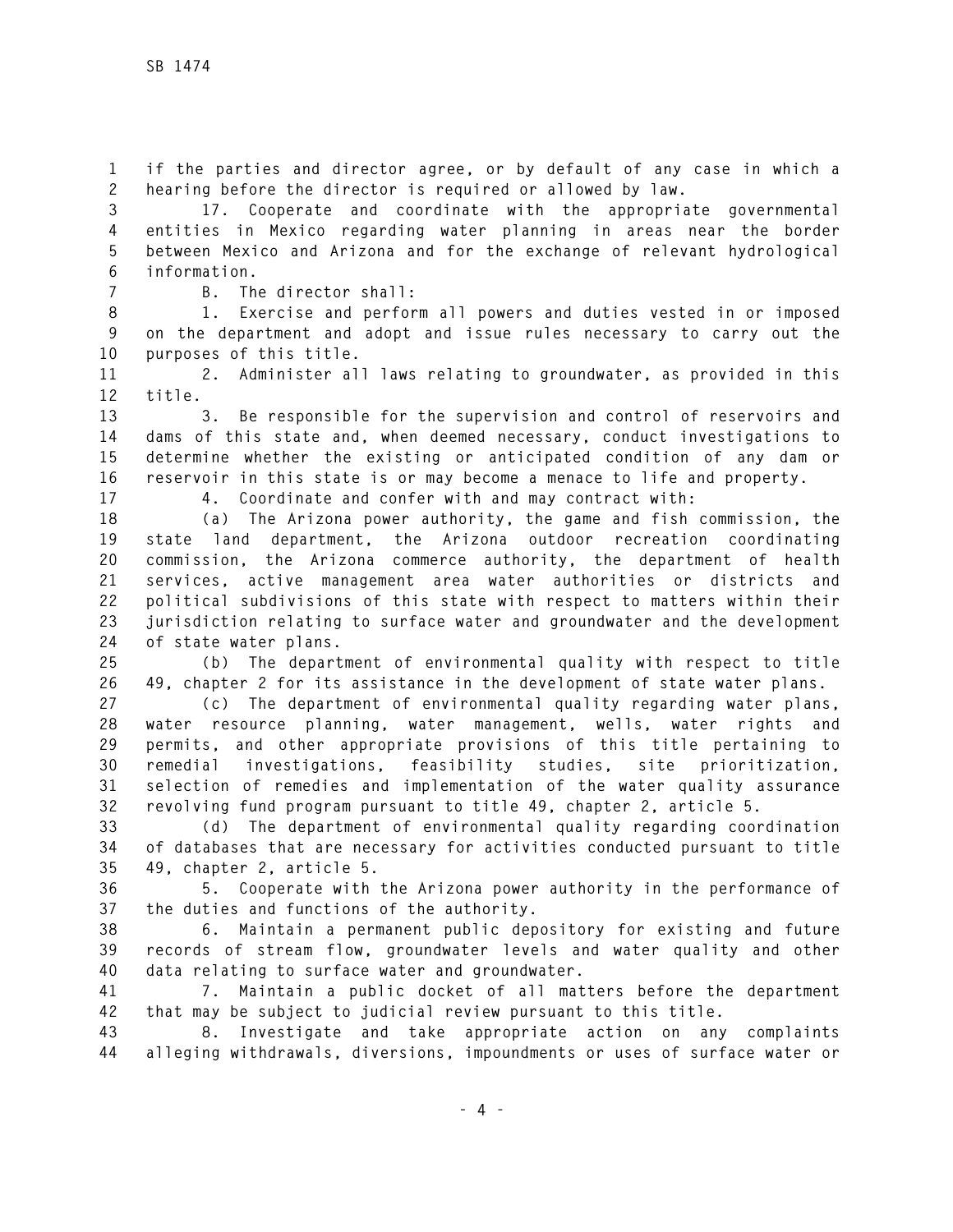**1 groundwater that may violate this title or the rules adopted pursuant to 2 this title.** 

**3 9. Report to and consult with the Arizona water resources advisory 4 board at regular intervals.** 

**5 10. 9. Adopt an official seal for the authentication of records, 6 orders, rules and other official documents and actions.** 

**7 11. 10. Provide staff support to the Arizona water protection fund 8 commission established pursuant to chapter 12 of this title.** 

**9 12. 11. Exercise and perform all powers and duties invested in the 10 chairperson of the Arizona water banking authority commission as 11 prescribed by chapter 14 of this title.** 

**12 13. 12. Provide staff support to the Arizona water banking 13 authority established pursuant to chapter 14 of this title.** 

**14 13. ON OR BEFORE DECEMBER 31 EVERY THREE YEARS AFTER THE INITIAL 15 PRELIMINARY SURVEY, ISSUE A REPORT THAT INCLUDES AN ASSESSMENT OF THE 16 OVERALL HEALTH OF EACH WATERSHED IN THIS STATE. ANY AGENCY OR POLITICAL 17 SUBDIVISION OF THIS STATE THAT HAS INFORMATION RELEVANT TO DEVELOPING THE 18 SURVEY AND REPORT PRESCRIBED BY THIS PARAGRAPH, INCLUDING THE 19 DETERMINATIONS, ASSESSMENTS AND RECOMMENDATIONS PRESCRIBED BY THIS 20 PARAGRAPH, SHALL COOPERATE WITH THE DIRECTOR AND SHALL TIMELY PROVIDE 21 INFORMATION REQUESTED BY THE DIRECTOR. THE ASSESSMENT OF THE OVERALL 22 HEALTH OF EACH WATERSHED IN THIS STATE SHALL BE BASED ON AN EVALUATION OF 23 THE FOLLOWING ATTRIBUTES OF THE WATERSHED:** 

**24 (a) HYDROLOGY.** 

**25 (b) LANDSCAPE CONDITION.** 

**26 (c) HABITAT CONDITION.** 

- **27 (d) GEOMORPHOLOGY.**
- **28 (e) WATER QUALITY.**

**29 (f) BIOLOGICAL CONDITION, INCLUDING THE BIODIVERSITY OF PLANTS, 30 ANIMALS AND AQUATIC SPECIES.** 

**31 (g) THREATS TO OR VULNERABILITIES OF THE WATERSHED THAT IMPACT THE 32 ATTRIBUTES PRESCRIBED BY THIS PARAGRAPH.** 

**33 14. In the year following each regular general election, present 34 information to the committees with jurisdiction over water issues in the 35 house of representatives and the senate. A written report is not required 36 but the presentation shall include information concerning the following:** 

**37 (a) The current status of the water supply in this state and any 38 likely changes in that status.** 

**39 (b) Issues of regional and local drought effects, short-term and 40 long-term drought management efforts and the adequacy of drought 41 preparation throughout the state.** 

**42 (c) The status of current water conservation programs in this 43 state.** 

**44 (d) The current state of each active management area and the level 45 of progress toward management goals in each active management area.**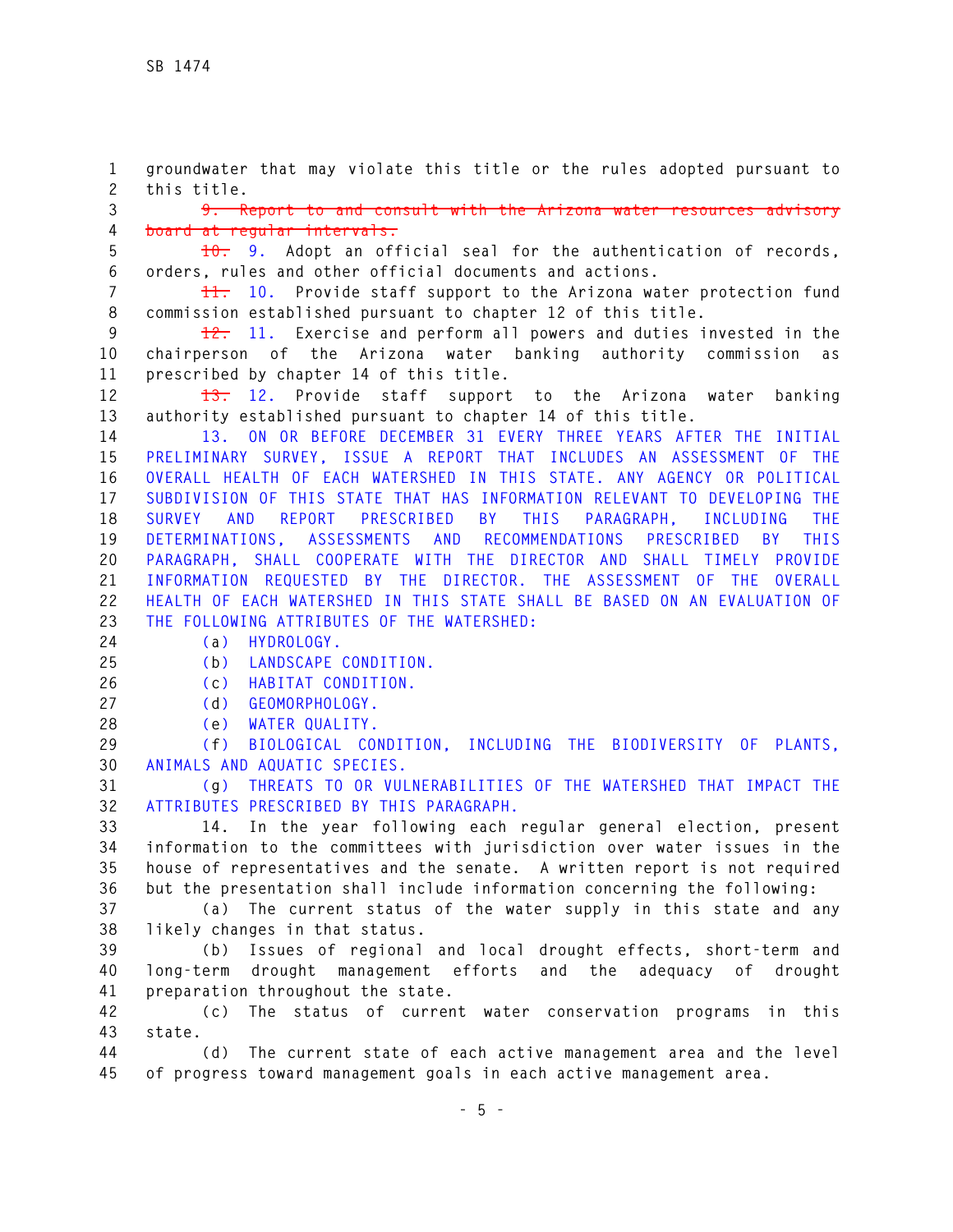**1 (e) Issues affecting management of the Colorado river and the 2 reliability of this state's two million eight hundred thousand acre-foot 3 allocation of Colorado river water, including the status of water supplies 4 in and issues related to the Colorado river basin states and Mexico.** 

**5 (f) The status of any pending or likely litigation regarding 6 surface water adjudications or other water related litigation and the 7 potential impacts on this state's water supplies.** 

**8 (g) The status of Indian water rights settlements and related 9 negotiations that affect this state.** 

**10 (h) Other matters related to the reliability of this state's water 11 supplies, the responsibilities of the department and the adequacy of the 12 department's and other entities' resources to meet this state's water 13 management needs.** 

**14 Sec. 3. Section 45-151, Arizona Revised Statutes, is amended to 15 read:** 

## **16 45-151. Right of appropriation; permitted uses; water rights 17 in stockponds**

**18 A. Any person, the THIS state of Arizona or a political subdivision 19 thereof OF THIS STATE may appropriate unappropriated water for domestic, 20 municipal, irrigation, stock watering, water power, recreation, wildlife, 21 including fish, nonrecoverable water storage pursuant to section 22 45-833.01, or mining uses OR WATERSHED HEALTH USES, for his personal use 23 or for delivery to consumers. The person, the THIS state of Arizona or a 24 political subdivision thereof OF THIS STATE first appropriating the water 25 shall have the better right.** 

**26 B. To effect the beneficial use, the person, the THIS state of 27 Arizona or a political subdivision thereof OF THIS STATE appropriating the 28 water may construct and maintain reservoirs, storage facilities pursuant 29 to chapter 3.1 of this title, dams, canals, ditches, flumes and other 30 necessary waterways.** 

**31 C. A water right in a stockpond, certified pursuant to article 10 32 of this chapter, shall be recognized as if such water had been 33 appropriated pursuant to this article.** 

**34 Sec. 4. Section 45-152.01, Arizona Revised Statutes, is amended to 35 read:** 

**36 45-152.01. Instream flow applications; process; definition**

**37 A. In addition to the information prescribed in section 45-152, any 38 person, including the United States, this state or a municipality, who 39 files an instream flow application after the effective date of this 40 section AUGUST 2, 2012 shall comply with the following:** 

**41 1. The applicant shall submit at least five years of streamflow 42 measurement data to support the proposed beneficial use which shall be 43 submitted at the time the application is filed. The director shall not 44 accept for filing an instream flow application that is not accompanied by 45 at least five years of continuous streamflow measurement data. The**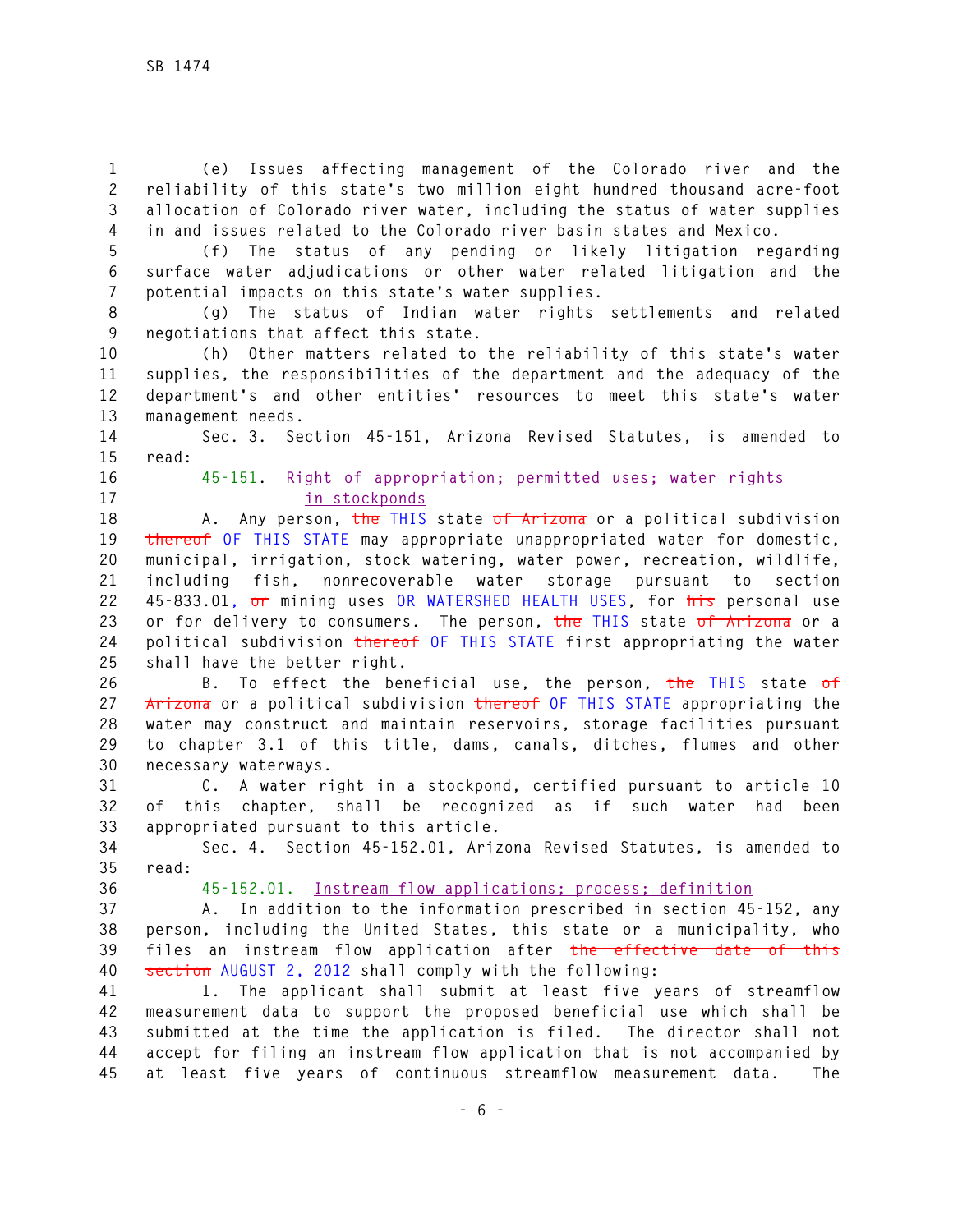**1 streamflow data submitted shall consist of gauged on-site measurements of 2 available water flow from the area in which the claimed beneficial use 3 occurs.** 

**4 2. The instream flow application shall describe the proposed 5 beneficial use and shall specify both of the following:** 

**6 (a) The amount of streamflow required for the proposed beneficial 7 use.** 

**8 (b) The availability of the requested flows during claimed periods 9 of beneficial use.** 

**10 B. Applications that are submitted after the effective date of this 11 section AUGUST 2, 2012 shall be rejected if the application does not 12 comply with this section.** 

**13 C. THIS SECTION DOES NOT APPLY TO APPLICATIONS FOR A PERMIT TO MAKE 14 AN APPROPRIATION OF WATER FOR WATERSHED HEALTH USES UNDER SECTION 45-152.** 

**15 C. D. For the purposes of this section, "instream flow 16 application" means an application for a permit to make an appropriation of 17 water for purposes of recreation or wildlife, including fish, in a 18 specific stream reach without diverting the water from the stream.** 

**19 Sec. 5. Section 45-172, Arizona Revised Statutes, is amended to 20 read:** 

**21 45-172. Transfer of water rights; application; limitations; 22 required consent**

**23 A. A water right may be severed from the land to which it is 24 appurtenant or from the site of its use if for other than irrigation 25 purposes and with the consent and approval of the owner of such right may 26 be transferred for use for irrigation of agricultural lands or for 27 municipal, WATERSHED HEALTH, stock watering, power and mining purposes and 28 to the state or its political subdivisions for use for recreation and 29 wildlife purposes, including fish, without losing priority theretofore 30 established, subject to the following limitations and conditions:** 

**31 1. Except as otherwise provided in this section no such severance 32 or transfer shall be made unless approved by the director, and the 33 approval of the director shall prescribe the conditions of the approval.** 

**34 2. Vested or existing rights to the use of water shall not be 35 affected, infringed upon nor ON OR interfered with, and in no event shall 36 the water diverted or used after the transfer of such rights exceed the 37 vested rights existing at the time of such severance and transfer, and the 38 director shall by order so define and limit the amount of water to be 39 diverted or used annually subsequent to such transfer.** 

**40 3. The water rights sought to be transferred shall have been 41 lawfully perfected under the laws of the territory or the state of Arizona 42 and shall not have thereafter been forfeited or abandoned.** 

**43 4. No such severance or transfer of water rights shall be permitted 44 or allowed from lands within the exterior boundaries of any irrigation 45 district, agricultural improvement district or water users' association**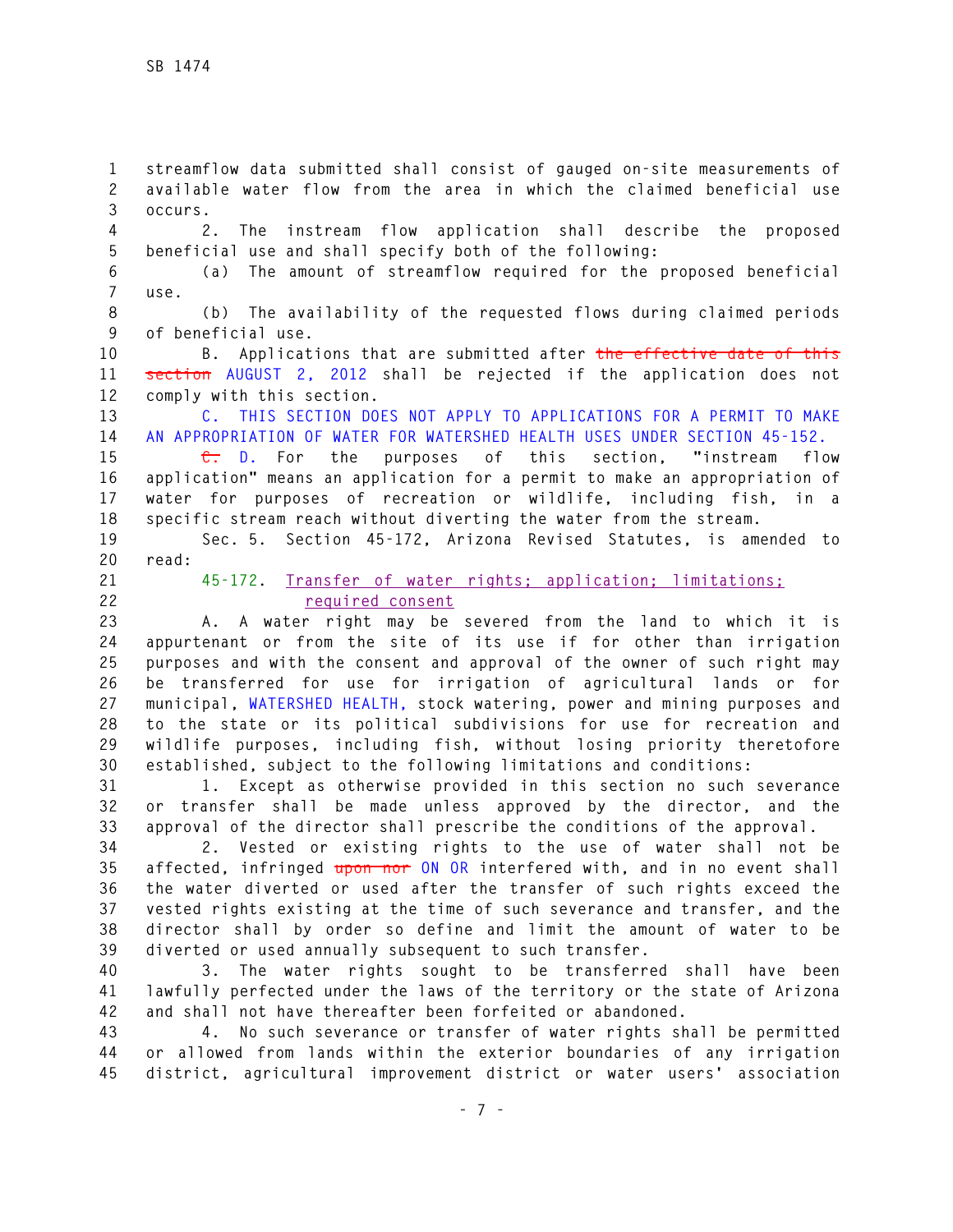**1 without first having obtained the written consent and approval of such 2 irrigation district, agricultural improvement district or water users' 3 association.** 

**4 5. No right to the use of water on or from any watershed or 5 drainage area which THAT supplies or contributes water for the irrigation 6 of lands within an irrigation district, agricultural improvement district 7 or water users' association shall be severed or transferred without the 8 consent of the governing body of such irrigation district, agricultural 9 improvement district or water users' association. All proposed 10 applications for the severance and transfer of a right to use water of or 11 from any watershed or drainage area which THAT supplies or contributes 12 water for the irrigation of lands within any irrigation district, 13 agricultural improvement district or water users' association shall be 14 submitted to the governing body of such irrigation district, agricultural 15 improvement district or water users' association prior to BEFORE the 16 filing of such application with the director. Within forty-five days 17 after the receipt of the application such governing body shall reject or 18 approve the proposed application. Failure of such governing body to 19 approve or reject the proposed application within forty-five days after 20 receipt shall constitute approval of the proposed application by such 21 governing body. No application for the severance or transfer of a right 22 to the use of water of or from any watershed or drainage area which THAT 23 supplies or contributes water for the irrigation of lands within any 24 irrigation district, agricultural improvement district or water users' 25 association shall be accepted for filing by the director unless 26 accompanied by the written consent of the governing body of such 27 irrigation district, agricultural improvement district or water users' 28 association to the proposed application or by satisfactory evidence that 29 such governing body failed to either accept or reject the proposed 30 application within forty-five days after receipt by such governing body.** 

**31 6. A severance and transfer of an irrigation water right 32 appurtenant to lands within the boundaries of an irrigation district to 33 other lands within the boundaries of the same irrigation district for 34 agricultural use may be accomplished by the exclusion of lands to which a 35 water right is appurtenant from within the boundaries of an irrigation 36 district, and the inclusion in lieu of other lands within the boundaries 37 of such irrigation district. Such severance and transfer of a water right 38 shall require the consent of only the irrigation district within which the 39 affected lands are situated and of the owners of the lands affected by the 40 severance and transfer. No proceedings before nor OR approval by the 41 director shall be required to accomplish such severance and transfer.** 

**42 7. An application for severance and transfer of a water right shall 43 be filed with the director. The director shall give notice of the 44 application by publication once a week for three successive weeks in a 45 newspaper of general circulation in the county or counties in which the**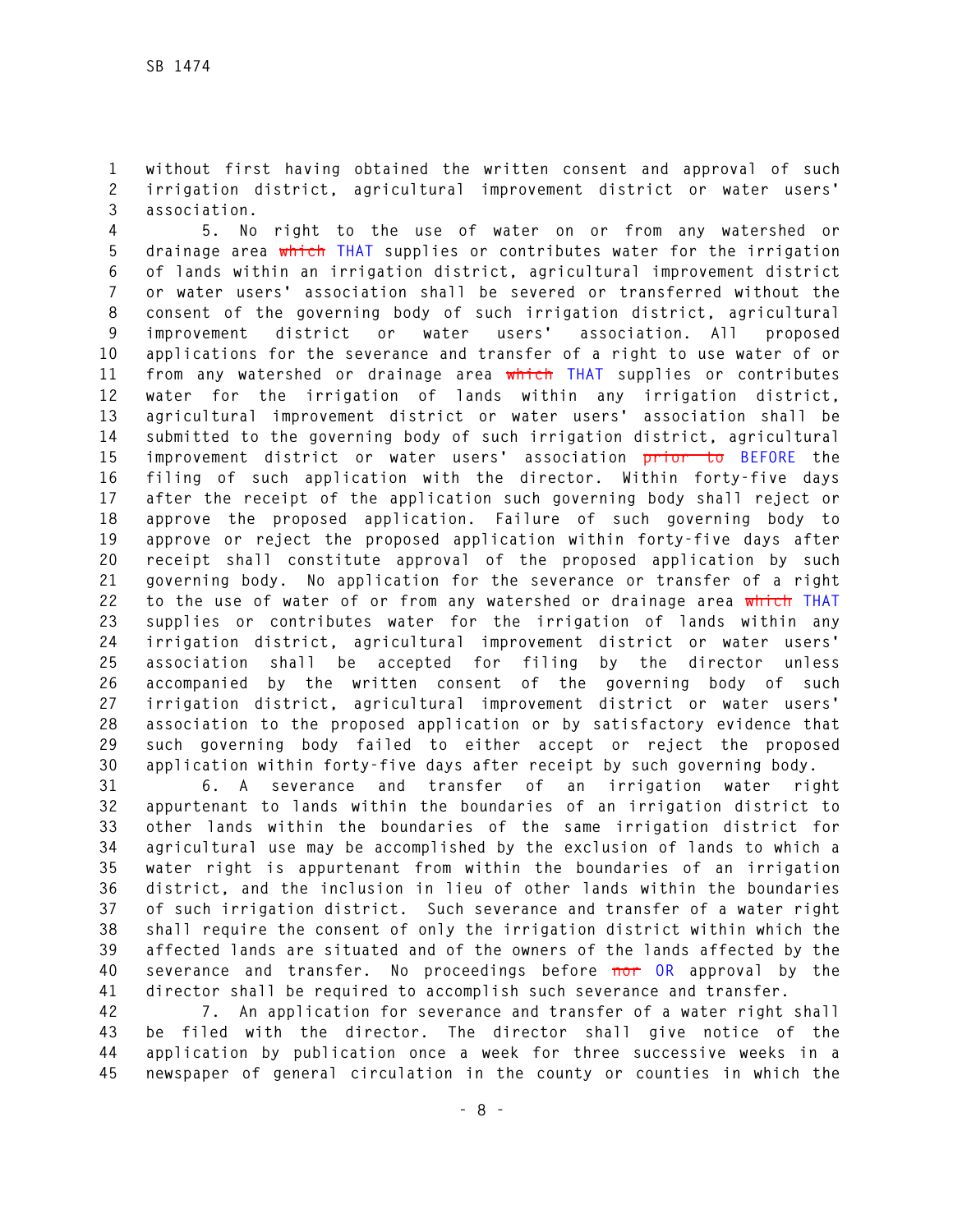**1 watershed or drainage area is located. The notice shall state that any 2 interested person may file written objections to the proposed severance 3 and transfer with the director within thirty days after the last 4 publication of the notice. In appropriate cases, including cases in which 5 an objection has been filed, an administrative hearing may be held before 6 the director's decision on the application if the director deems a hearing 7 necessary.** 

**8 B. Section 45-114, subsections A and B govern administrative 9 proceedings, rehearing or review and judicial review of final decisions of 10 the director under this section.** 

**11 Sec. 6. Survey of status of waters of this state; 12 definitions; delayed repeal**

**13 A. The director of water resources shall:** 

**14 1. Establish a set of standard measures, using the best available 15 science, to define ecological water needs in this state. The standard 16 measures established by the director of water resources shall include 17 criteria for examining the relationship between ecological water needs, 18 groundwater withdrawal and surface water appropriations in this state.** 

**19 2. On or before December 31, 2023, publish a preliminary survey of 20 the status of the waters of this state, including the following:** 

**21 (a) A watershed by watershed description of the waters of this 22 state, including an assessment of the overall health of the watershed as 23 prescribed by section 45-105, subsection B, Arizona Revised Statutes, as 24 amended by this act.** 

**25 (b) A description of each subwatershed in which there is 26 insufficient water to satisfy the ecological water needs that are 27 identified as prescribed in paragraph 1 of this subsection.** 

**28 (c) A determination of the appropriate methods and steps necessary 29 to monitor, maintain, improve and restore the ecosystems of each 30 watershed.** 

**31 (d) A recommendation of any statutory changes that are needed to 32 facilitate actions supporting the ecological water needs of this state.** 

**33 3. Provide for notice and comment of the preliminary survey by:** 

**34 (a) Posting on the department of water resources' website the 35 preliminary survey prescribed by subsection A, paragraph 2 of this 36 section, copies of all notices required by section 41-1022, Arizona 37 Revised Statutes, and all proposed rulemakings.** 

**38 (b) Notifying by first class mail, fax or email each person who has 39 made a timely request to the department of water resources for 40 notification of the preliminary survey prescribed by subsection A, 41 paragraph 2 of this section or for notification of all proposed 42 rulemakings under section 41-1022, Arizona Revised Statutes.** 

**43 (c) Holding an open meeting and taking public comment not sooner 44 than sixty days after the department of water resources provides 45 notification under subdivisions (a) and (b) of this paragraph.**